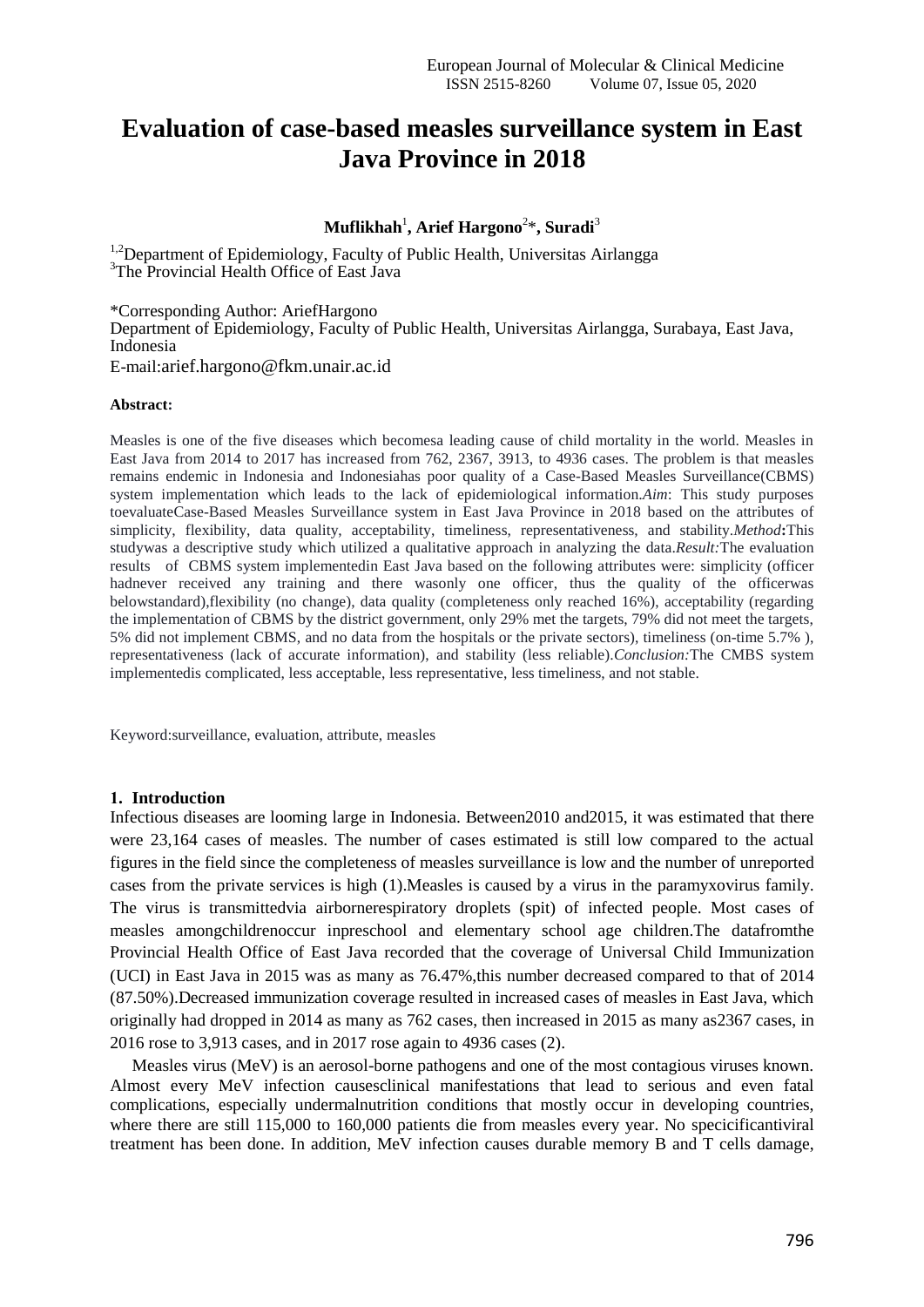making people vulnerable to opportunistic infections for years. Long-term consequences are fatal subacute sclerosing panencephalitis(3).

The Council os States and Territoral Epidemiologist (CSTE) definition of measles is a disease characterized by rash lasting for 3 days; a temperature of 38.3 C; and cough, coryza, or conjunctivitis. In addition, patients suspected to have measles mostly experience fever accompanied by a maculopapular rash as one of the symptoms (4).

Severe measles is more likely to occur in children who are malnourished, especially those who are deficient in vitamin A, or whose immune systems have been weakened by HIV / AIDS or other diseases. The most severe complications include blindness, encephalitis (an infection that causes swelling of the brain), severe diarrhea, and related dehydration and acuterespiratory infections such as pneumonia.

While global measles deaths have declined 84%worldwide in recent years, from an estimated of 550,100 deaths in 2000 to 89,780 in 2016, measles is still prevalentin many developing countries, especially in several parts of Africa and Asia. An estimated 7 million people were exposed to measles in 2016. The majority (over 95%) of measles deaths occur in countries with low per capita incomes and weak health infrastructures (5).

Despite the availability of a safe, effective and inexpensive vaccine, measles remains an important cause of preventable deaths worldwide among children aged less than5 years. Measles virus is highly contagious asin the pre-vaccination era, there are more than90% of people under the age of 15 years infected by the virus. Complications of measles include diarrhea, otitis media, laryngotracheobronchitis, pneumonia and encephalitis. Pneumonia and diarrhea arethe maincauses of death. Adults aged over 20 yearsare at highest risk of fatal measles compared toother children younger than 5 years of age, solid occupancy,havingvitamin A deficiency and immunological abnormalities, such as advanced HIV infection. In developing countries, the case fatality rate of measles among children may reach 5-10%. In industrialized countries, measles deaths, although rare, can occur in previously healthy individuals(6).

Measlescase reports received in passive surveillance system of medical facilities are collected fromboth private and public clinics. However, for various reasons, doctors often fail to report cases of measles. Thus, it is necessary to verify that any incidence reduction of measles arebecause of the actual decline in disease incidence, not due to the failure of the surveillance systems (7).

Inadequate notification is a recognized problem of measles surveillance systems in many countries. In recent times, several countries have been replacing the measles surveillance system by introducing additional systems to improve the reporting of cases. In Japan, only sentinel medical facilities reported cases of measles until December 2007. In January 2008, all medical facilities in Japan wererequired to report every measles case. In France, because the cases were not reported seriously, mandatory notification formeasles was replaced by sentinel surveillance system in 1985(8), (9).

Vital strategy of the program targets the elimination of case detection (by relying on vaccine coverage) which helpsus in building a surveillance program that allows us to determine which factor causes the failure of the vaccine versus the failure of thevaccination. Since in some cases some people do not respond to their initial vaccination, as a result, a routine two-dose vaccination schedule is recomended. The focus of surveillance system is acting as adriving force in transmiting relevant data so that the actual outbreak of measles is known and the policy makers can makeappropriate decisions. The momentum ofeliminating measles allows us to develop some elements in making a strong immunization program. Similarly, in China, an effort in the early 2000s to speed up measles elimination and strengthen routine immunization in one province (Guizhou) provided a model for achieving these goals nationally(10).

The strategies outlined are to strengthen routine vaccination, enforcement of schoolrequirements, and supplementary immunization activities and also strengthen measles surveillance. Case-based surveillance helps identifying pockets of children who are less immunized and preventing further spread. These approaches help the government to focus on financing and facilitating the development of an internet-based registration system to improve the accuracy of immunization records and further identify the performance in all areas which are applicableeither for a wider geographical area or other disease control programs(11). In Indonesia, measlesremains endemic. The lack of information regardingCase-Based Measles Surveillance(CBMS) includes genotype information, the absenceof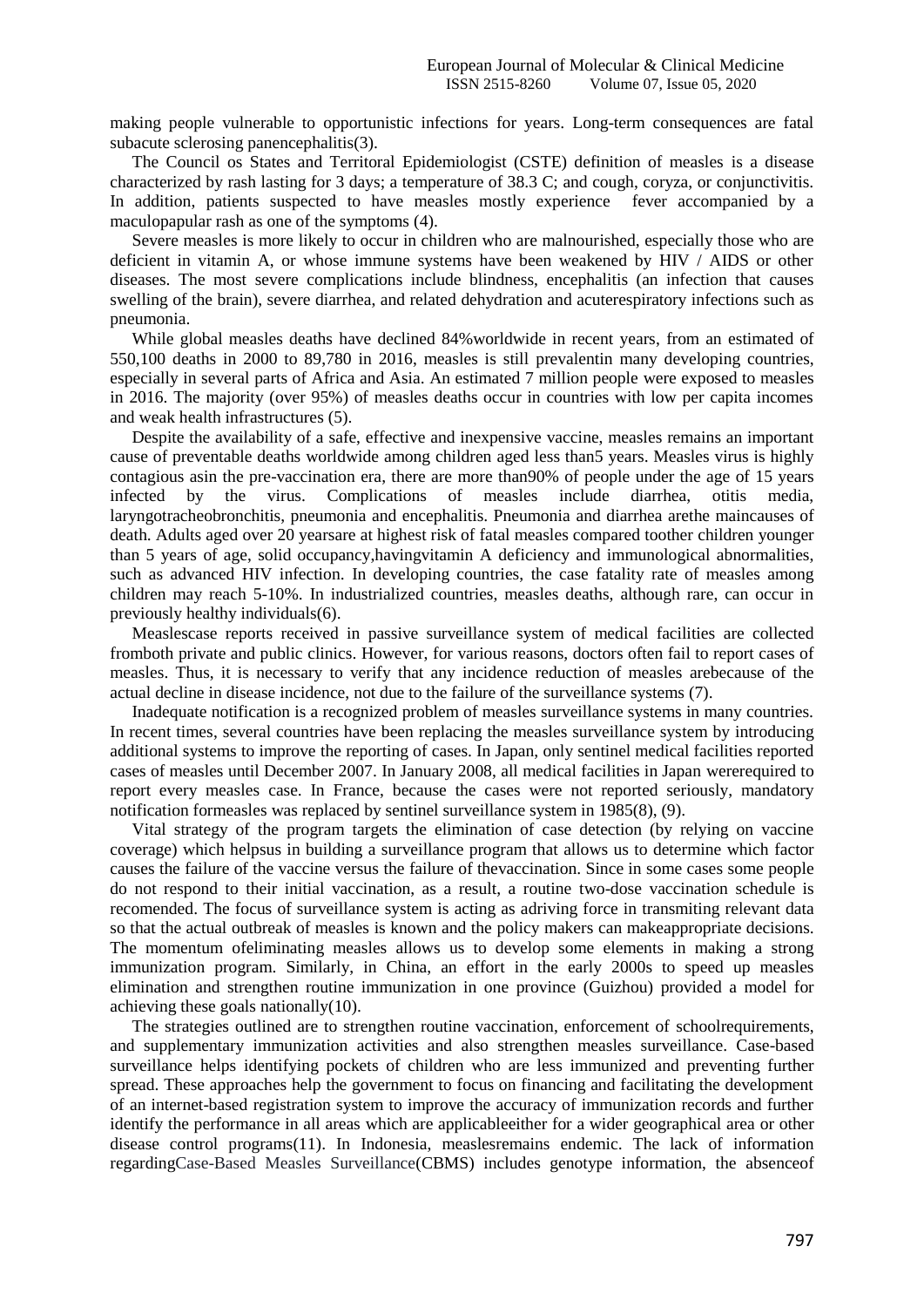CBMS report from the private sector, and the delay in the data causing a real bottleneck (5). Based on the problems above, it is necessary to conduct a research to evaluate the CBMS system in East Java Province in 2018 based on the following attributes:simplicity, flexibility, data quality, acceptability, timeliness, representativeness, and stability.

# **2. Research Method**

This researchwas classified as a descriptive evaluation study.Utilizinga qualitative approach,the primary and secondary data of Case-Based Measles Surveillance system evaluation were gained from 38 districts in East Java in 2018. The data collection method employed observation and interview. The observation intended to observe the Case-Based Measles Surveillancesystemimplementation, while the interview meaned to see the input, process, and output aspects of the system. Input consisted of human resources, materials, and method. While process covered data collection, data compilation, data analysis and data interpretation. Output included simplicity, flexibility, data quality, acceptability, timeliness, representativeness and stability. Instruments used to support the collection of data were field note checklist and mobile phone. The current study also appliedpurposive sampling technique to determine the key informant.The key informant was the administratorof the Case-Based Measles Surveillancesystem in East Java province,managing 38 districts. This evaluation studywas performed in the form of areview. The present research was conducted to determine to whatextent the program was implemented and to whatextent the program createdeffects(12).



# **3. Results**

The result of this study showed the variables in details, establishing some quotes from the informant and also the qualitative result.

# *3.1 Input*

*Man*: "I graduated from the Department Health Administration and Policy, as a surveillance officer, but I have never attended any special training on measles surveillance. I only join several socializations from the central health office "

*Material*:a) electro-media network, b) computers and accessories, and c) references of surveillance, research and health study. District Office of CBMS system used 5% but there is no use of CBMS system. Data obtained from the level below the provincial health office received via email in the form of aggregate data.

*Method*: "Collecting data passively and coming to the district only if there is an outbreak and thenconducting an epidemiology investigation"

*Monev*"There is no special fund for measles surveillance, so there is no surveillance officers training due to the fund sharing system."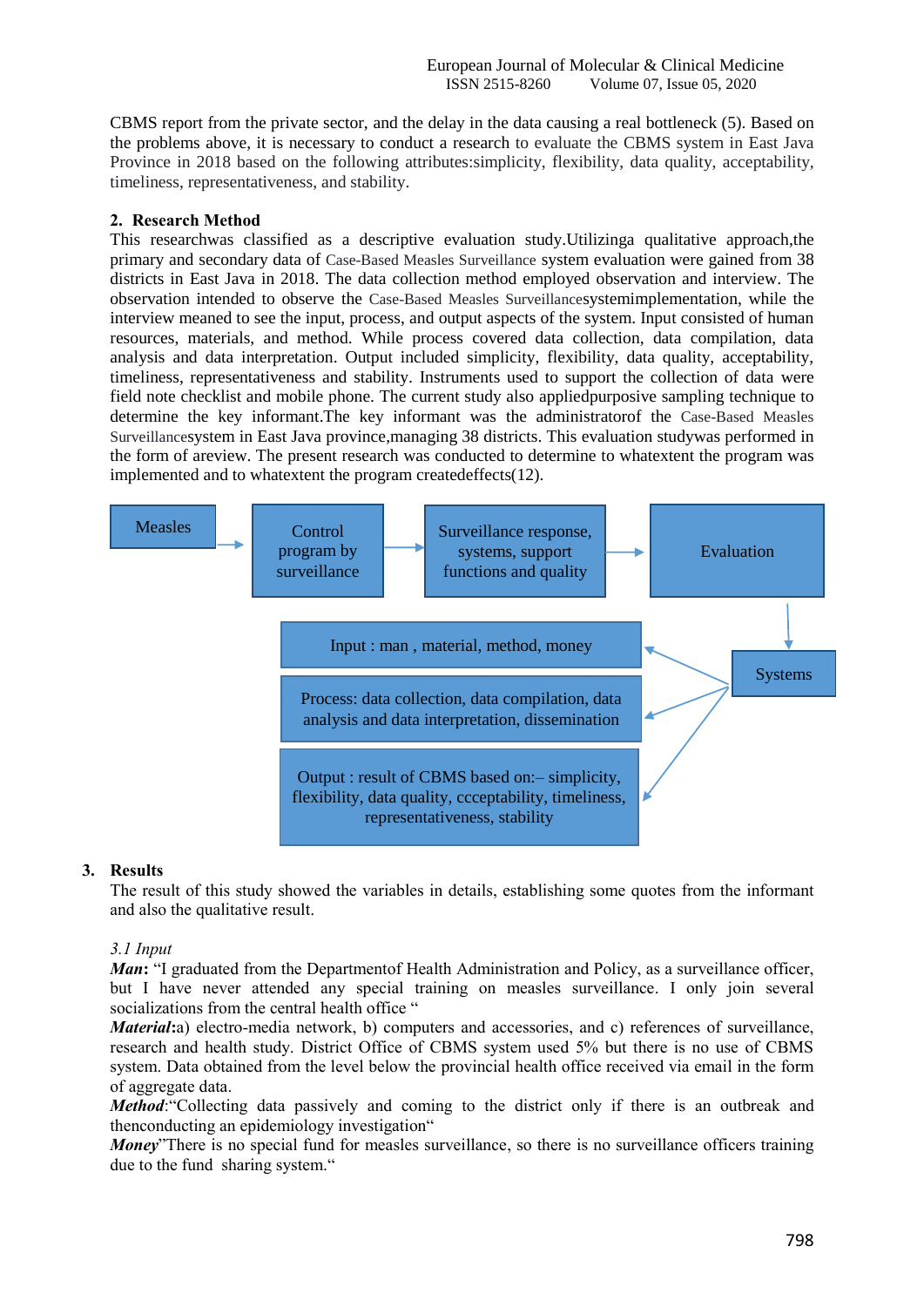# *3.2 Process*

*Data collection:*The interview result explicated that there were several national measles laboratory in Indonesia, one of them was the Center for Health Laboratory of Surabaya(BBLK Surabaya). The number of officers collecting reports wasone person. The regional health office sentthe data via email in every 10th monthly report of Regency/City by 1.1% (until 1 June 2018) while the number of data collection accuracy is by 5.7% (data dated 10 January 2019). Only 29% of the data was complete.The samples collected from thedistricts did not directly send to BBLK but to the province so the complete data could posibly not be accumulated. Generally it took 28 days to obtain the result, but it might be longer due to the absence of the reagents.

*Data compilation*: Compilation of data wasdone by inserting measles surveillance reports from the regional health officeinto computer applications such as Microsoft Excel with column, place, and time criteria. Itwasdone on time every month by a surveillance officer.

*Data analysis and interpretation:* The data was collected fromemail and then compiled, analyzed and interpreted in tabular form using Excel. Almost all of the districts did not analyze the data. The aggregate data changedintothe provincial form, then the data were sent via email to the general infectious diseasesprevention and control unit.

*Dissemination:*During 2017 and 2018 there was no dissemination due to the limited number of the personnel. Since the only staff doing the measles surveillance tasks performing other surveillance tasks, there were no measles related bulletin made, only feedback sent after reporting.

# *3.3 Output*

*Simplicity:* The data collected neededconfirmation from BBLK Surabaya. However, since the stock of reagents was limited and the examination took 28 days, several cases were usuallynot confirmed. Theresultsweredirectly sent to the directorate general of disease control and environmental health. The data received would also getfeedback and reported to the Provincial Government of East Java.

*Flexibility:*There was no change in the system implementation in 2018.

*Data quality:* From the data received, only 16% is complete. The data didnot contain parents' names, address, district, date of last measles vaccination. Some of the data missed several data related to the initial pain felt by patients, the date of the report received, the schedule of Vitamin A administraton, and the last state experienced by the patient. All of the data could only be obtainedfrom the health center.

*Acceptability:*16% hit the target, 79% did not meet the target, and 5% did not implement CBMS. The completeness only reached 29%. The reporst only obtained from from the community health center, not fromhospitals and private clinics.

*Timeliness:* The accuracy of the monthly report from the regional health officewas 1.1% (until June 1, 2018), while the accuracy of the data collection was5.7% (data dated January 10, 2019).

*Representativeness:* The data obtained was biased andnot representative because (1) not all of the regional health office sent CBMS data, only 16% reached the target (on January 10, 2019) and 24% did not implement CBMS (until June 1, 2018), (2) the blood serum specimen was not collected according to the technical guidance ( thus making the serum adequate by 14%), while the urine specimen wasnot obtained, (3) the source of the data was derived only from the report submitted by the community health center, notfrom the hospitals and private clinics.*Stability.* During 2018 there was not any damage found inthe computer network system, causing the data uncovered.

# **4. Discussion**

Variable need to be highlighted that human resources and money really important to it is important to achieve a goal in order to succeed both for activities that require training and operational. The lack of human resources was because the available human resource was not as required in theMinistry of Health decree No. 1116/Menkes /SK/VIII/2003. There were no trained experts graduated from the department ofepidemiology, but experts graduated from the department of health administration and policy. The numberwas considered insufficient in terms of quality and quantity in performing the surveillance tasks in theProvincial Health Office of East Java.The staffs were consisted of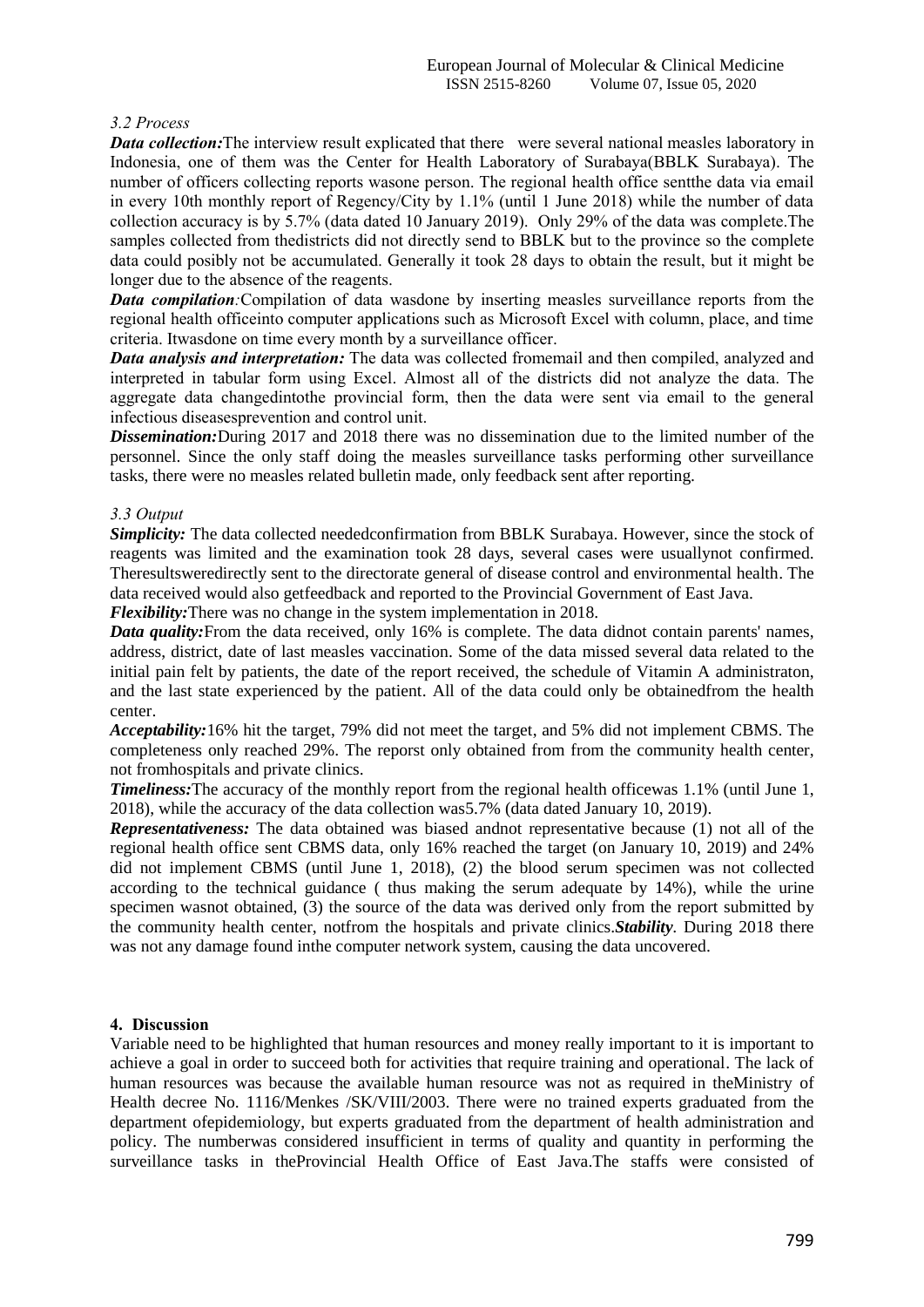oneepidemiologyexpert (Magister), twoepidemiology experts (Bachelor), twoapplied epidemiology experts, and one medical doctor(13).Mangkunegaran said that training is aprocess of teaching knowledge, expertise and attitude so that a person can carry out responsibilityaccording to the standard(14).

Epidemiological surveillance is systematic and constant analysis activities regarding disease or health problems and conditions that affect the increase and spread of diseases or health issues, to carry out effective and efficient countermeasures through the process of data collection, data processing and dissemination of epidemiological information to the providers of health programs(13). In data colletion, the researcher highlightedseveral delays in surveillance. The delays did not only occur in East Java province. A research conducted in semarang explicated that the delays were caused by several factors related to the officers' willingness and understanding about the works, the officers' length and amount of works, and the supervisors' attention and motivation (15).

*Simplicity*: The system wassimple but quite complicated to be implemented. Simplicity was also associated with the timeliness that might affect operational costs for system implementation (16).Referring to the Ministry of Health decree No. 1116/Menkes/SK/VIII/2003 on the number of staffs performing the surveillance taskthat should be consisted of one epidemiologyexpert (Magister), twoepidemiology experts (Bachelor), twoapplied epidemiology experts, and one medical doctor, the number of staffs in the Provincial Health Office of East Java was insufficient(13). The Laboratory test was done in BBLK. In 2012,according to the policy, the examination of the specimens hadto be done by 50% from the previous year, but the implementation was done gradually(17). Indonesia needed more specimens and genotypes examinations amongsuspected patients showing symptoms of fever and rash(5).Throughthe laboratory test, the cases could befound.

*Flexibility*: Flexibility was referred toa system that could adapt to changing information needs or operating conditions with liimited time, personnel, or budget. It couldalso be easily integrated with other systems. The report was sent using a private communication tool and credit. The implementation of CBMStook energy, time and cost. The specimen delivery required energy, time and cost(18).Without any coordination with the provincial health office, specimen fromthe regional health office was directly sent to BBLK and the information about the unconfirmed discovery of measles cases was only passed through whatssapp.

*Data quality*: Data quality reflected the completeness and the accuracy of the data recorded in the measles surveillance system implemented in East Java province, Indonesia. With the incompleteness of the data and the data that are not filled. Data quality included the number of people participating in this system(16). Not all 38 regional health offices actively implemented CBMS. Surveillance aimed toprovide information abouthealth problems to the high risk population so that any cases could be detected earlier (19).

*Acceptability:* Acceptability was reflected on the level of acceptance of a person or organizations in the existing system. The indicators were the number of parties that participated, the number of reports, and the accuracy of the health facilities, hospitals, laboratories, or private sector(18). The result of the observation revealed that 96% already implemented CBMS, but only 16% met the target, 79% did not meet the target, and 5% did not implement CBMS. The Provincial Health Officeof East Javafound out that only18% used CBMS system, and the World Health Organization recommended the participation of the private individual to controlmeasles rubella(5).The success of surveillance system wasdetermined by the used of surveillance information by the policy makers, decision makers, and stakeholders at various levels. One of the way to achieve surveillance system success was building network and communication amongresearchers, policy makers and decision makers(19).

*Timeliness:*Timeliness was interpreted as the interval between the steps taken in the surveillance system. Timelinesswas also needed to determine trends, outbreak or assess the impact of preventive efforts (18). In his research, Sutarman stated that case reporting delays in Semarang from the community health center to the regional health office was due to several factors related to the officers' willingness and understanding about the works, the officers' length and amount of works, and the supervisors' attention and motivation.

*Representativeness: R*epresentativeness and visible distribution were described based on the time and people in a population.The data were possibly biased because information aboutthe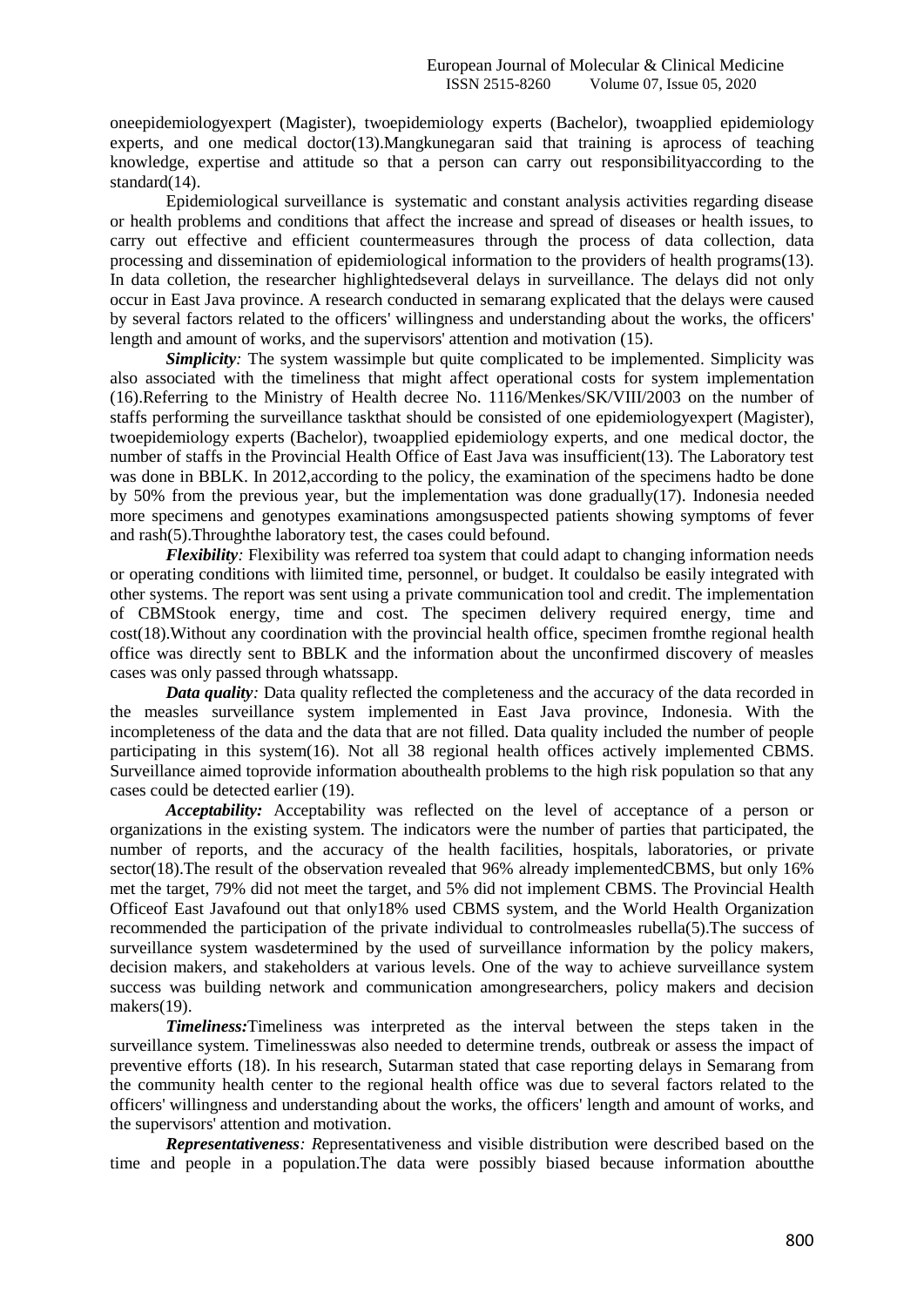characteristics of the population influencedby socio-economic status, access to health facilities, and geographical location was failed to be obtained. In addition, there wasalso no reports of mortality rate to be compared with the incidence rate and also reports of laboratory results(18).

*Stability:*Stability wasassociated with reliability and system availability. Reliability wasthe ability to collect, organize and provide data accuratelywithout errors. Availability wasthe ability to be operated whenever needed $(18)$ . The strength of this research was that the data used in data triangulation werereliabledata obtained in the form of aggregate data from the lowest to the highest level of health service. Meanwhile, the weakness of this study was thatthe data triangulation used only one subject, and thus further research was suggested to seek more subjects.

# **5. Conclusion and Suggestions**

**Conclusion:**The evaluation results based on the previously mentioned attributesfind outthat the program is not simple, flexible, stable, reliable, and representative, has inferior quality, donot show data received from a person as well as an organization, and has low timeliness.**Suggestions:** 

**Input:**Addingtrained human resources and fund to increase the surveillance quality and the cooperation between hospitals and private clinics.

**Process:**Optimizing the system into an online, simple, and accessible system, increasing the knowledge of the officers at the community health centers, providing evaluation and supervision, and providing reagents.

**Output:** Improving the quality of measles surveillance system by improving the data completeness, the delivery compliance, and the information dissemination in reference to a higher quality surveillance program.

# **Acknowledgement**

Acknowledgment is given to the Provincial Health Office of East Java which already provided thedata on measles incidence.

# **Reference**

- 1. RI PD dan I, RI KK. Situasi Campak dan Rubella di Indonesia. 2018;
- 2. Dinas Kesehatan Propinsi JawaTimur. Profil Kesehatan Propinsi Jawa Timur 2017. Nucleic Acids Res. 2017;34(11):e77–e77.
- 3. Holzmann H, Hengel H, Tenbusch M, Doerr HW. Eradication of measles: remaining challenges. Med Microbiol Immunol. 2016;205(3):201–8.
- 4. Harpaz R. Completeness of Measles Case Reporting: Review of Estimates for the United States. J Infect Dis. 2004;189(s1):S185–90.
- 5. WHO. Third Meeting of the South-East Asia Regional Verification Commission for Measles Elimination and Rubella/Congenital Rubella Syndrome Control. 2018;
- 6. WHO. Planning and Implementing High-Quality Supplementary Immunization Activities for Injectable Vaccines Using an Example of Measles and Rubella Vaccines Field Guide. In 2016.
- 7. Tanihara S, Okamoto E, Imatoh T, Momose Y, Kaetsu A, Miyazaki M, et al. Evaluating measles surveillance: Comparison of sentinel surveillance, mandatory notification, and data from health insurance claims. Epidemiol Infect. 2011;139(4):516–23.
- 8. McGilchrist CA, McDonnell LF, Jorm LR, Patel MS. Loglinear models using capture-recapture methods to estimate the size of a measles epidemic. J Clin Epidemiol. 1996;49(3):293–6.
- 9. Floret D, Antona D. R a p i d c o m m u n i c a ti o n s re port. 2009;12–4.
- 10. Zuo S, Cairns L, Hutin Y, Liang X, Tong Y, Zhu Q, et al. Accelerating measles elimination and strengthening routine immunization services in Guizhou Province , China , 2003 – 2009. Vaccine [Internet]. 2015:33(17):2050–5. Available from: http://dx.doi.org/10.1016/j.vaccine.2015.02.078
- 11. Orenstein WA, Seib K. Expert Review of Vaccines Beyond vertical and horizontal programs : a diagonal approach to building national immunization programs through measles elimination immunization programs through measles elimination. Expert Rev Vaccines [Internet].